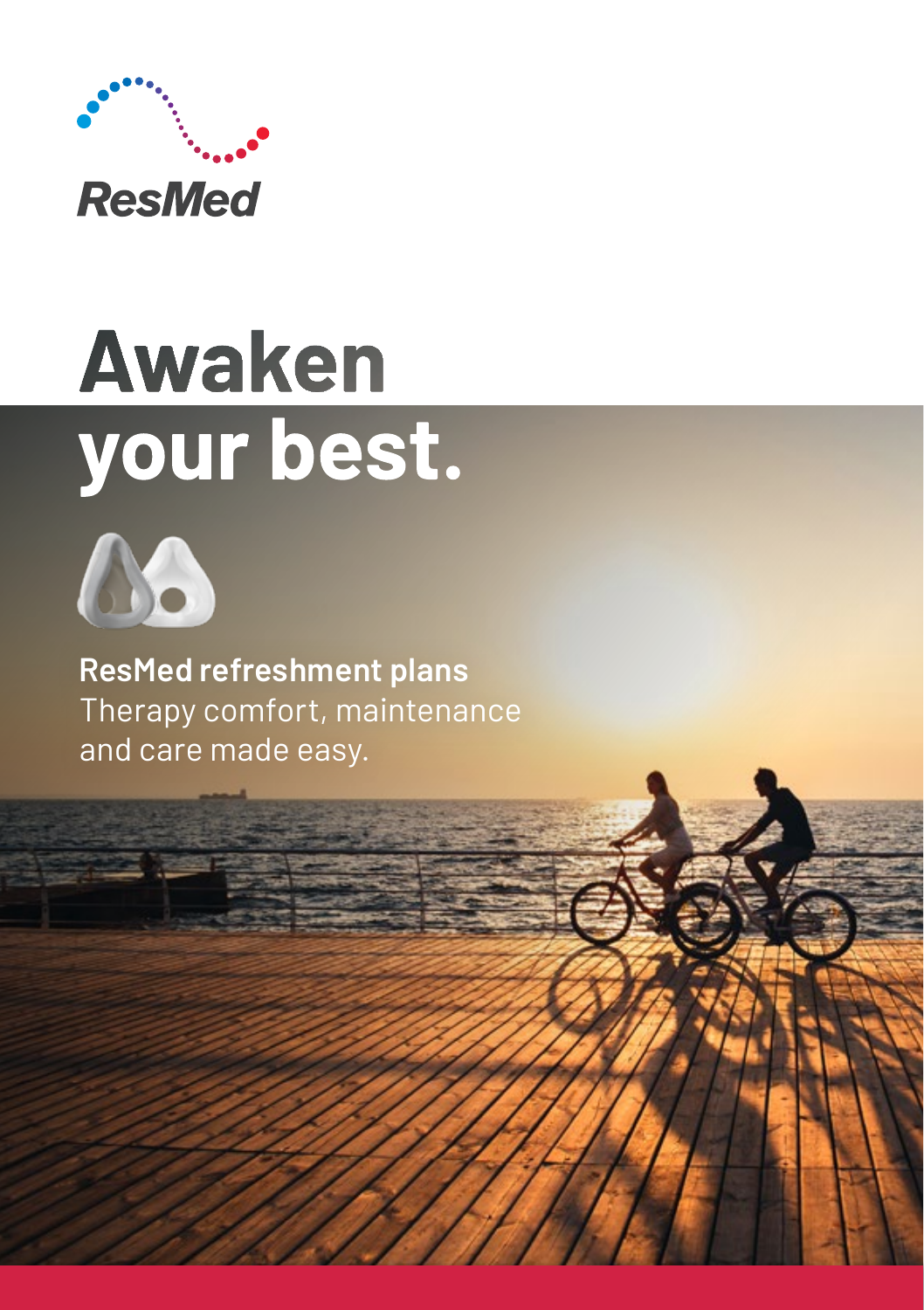### Better sleep, delivered to your door.

Our refreshment plans not only ensure you always have what you need, but they also include free equipment delivery to save you trouble. With less to worry about, you can have more time to spend doing all the other things you love.



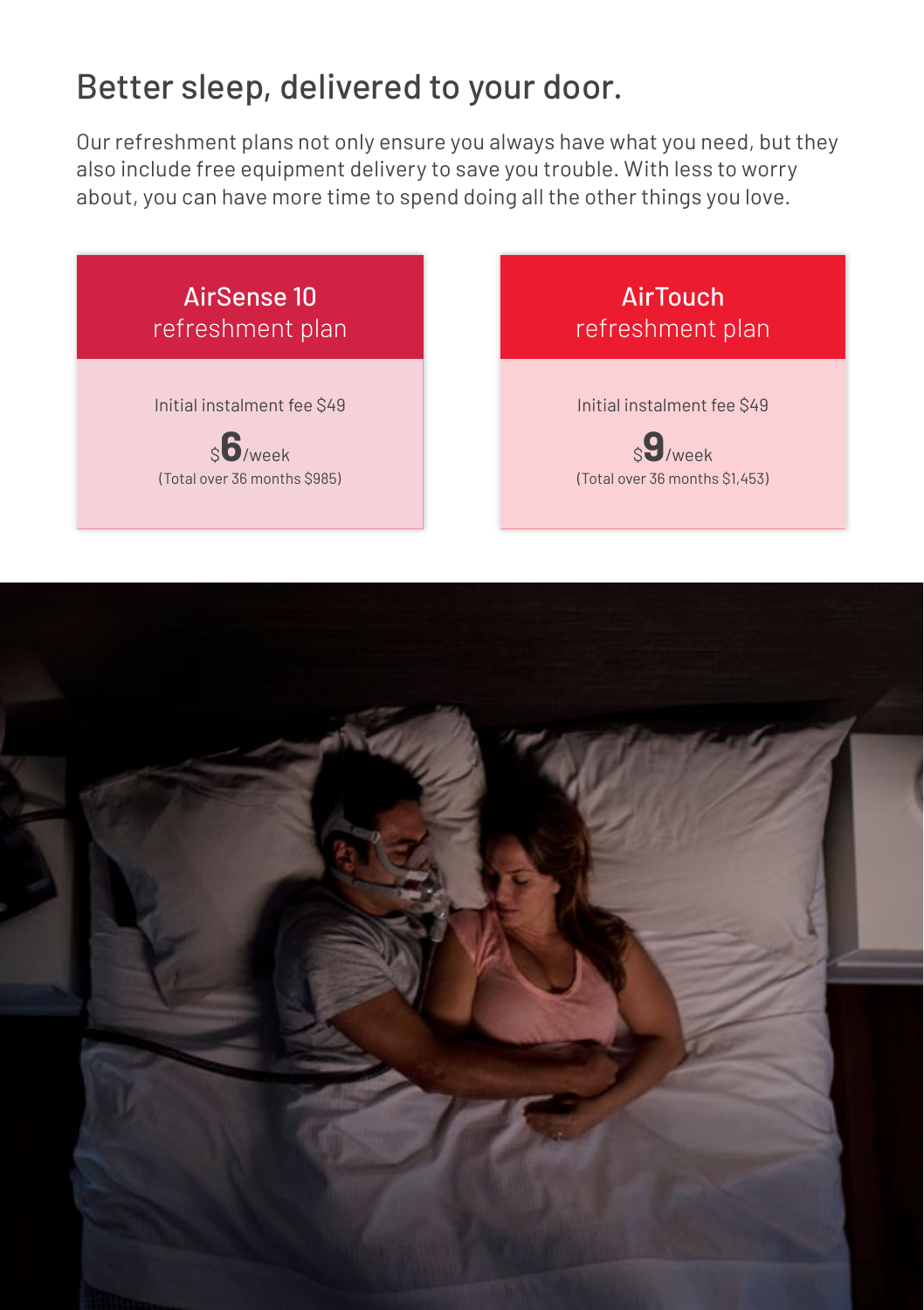## AirSense™ 10 refreshment plan

It can take time to work out what care your equipment needs, when it's needed and how to get it. Take the hassle out for good with our AirSense 10 refreshment plan.

|                                                                            | AirSense 10<br>refreshment plan                                      |              |
|----------------------------------------------------------------------------|----------------------------------------------------------------------|--------------|
| AirFit <sup>™</sup> mask<br>AirSense 10 filters                            | 6                                                                    | Starter pack |
| AirFit mask<br>AirSense 10 filters                                         | 6                                                                    | 12 months    |
| HumidAir <sup>™</sup> humidifier tub<br>ClimateLineAir <sup>™</sup> tubing |                                                                      | 18 months    |
| AirFit mask<br>AirSense 10 filters                                         | 6                                                                    | 24 months    |
| HumidAir humidifier tub<br>ClimateLineAir tubing                           |                                                                      | 30 months    |
|                                                                            | All this value for \$ <b>6</b> /week<br>(Total over 36 months \$985) |              |

#### AirTouch™ refreshment plan

An AirTouch refreshment plan will keep you topped-up with mask cushions and accessories, so you always have everything you need for ongoing therapy success.

|                                                     | <b>AirTouch</b><br>refreshment plan    |              |
|-----------------------------------------------------|----------------------------------------|--------------|
| AirTouch mask starter pack<br>CPAP wipes tub        | $\overline{2}$                         | Starter pack |
| AirTouch cushion<br>Mask headgear<br>CPAP wipes tub | 9<br>1<br>4                            | 3 months     |
| AirTouch mask<br>AirTouch cushion<br>CPAP wipes tub | 5<br>$\overline{3}$                    | 12 months    |
| AirTouch cushion<br>Mask headgear<br>CPAP wipes tub | 6<br>1<br>3                            | 18 months    |
| AirTouch mask<br>AirTouch cushion<br>CPAP wipes tub | 5<br>$\overline{\mathbf{3}}$           | 24 months    |
| AirTouch cushion<br>Mask headgear<br>CPAP wipes tub | 6<br>1<br>3                            | 30 months    |
|                                                     | All this value for $\mathcal{S}$ /week |              |

(Total over 36 months \$1,453)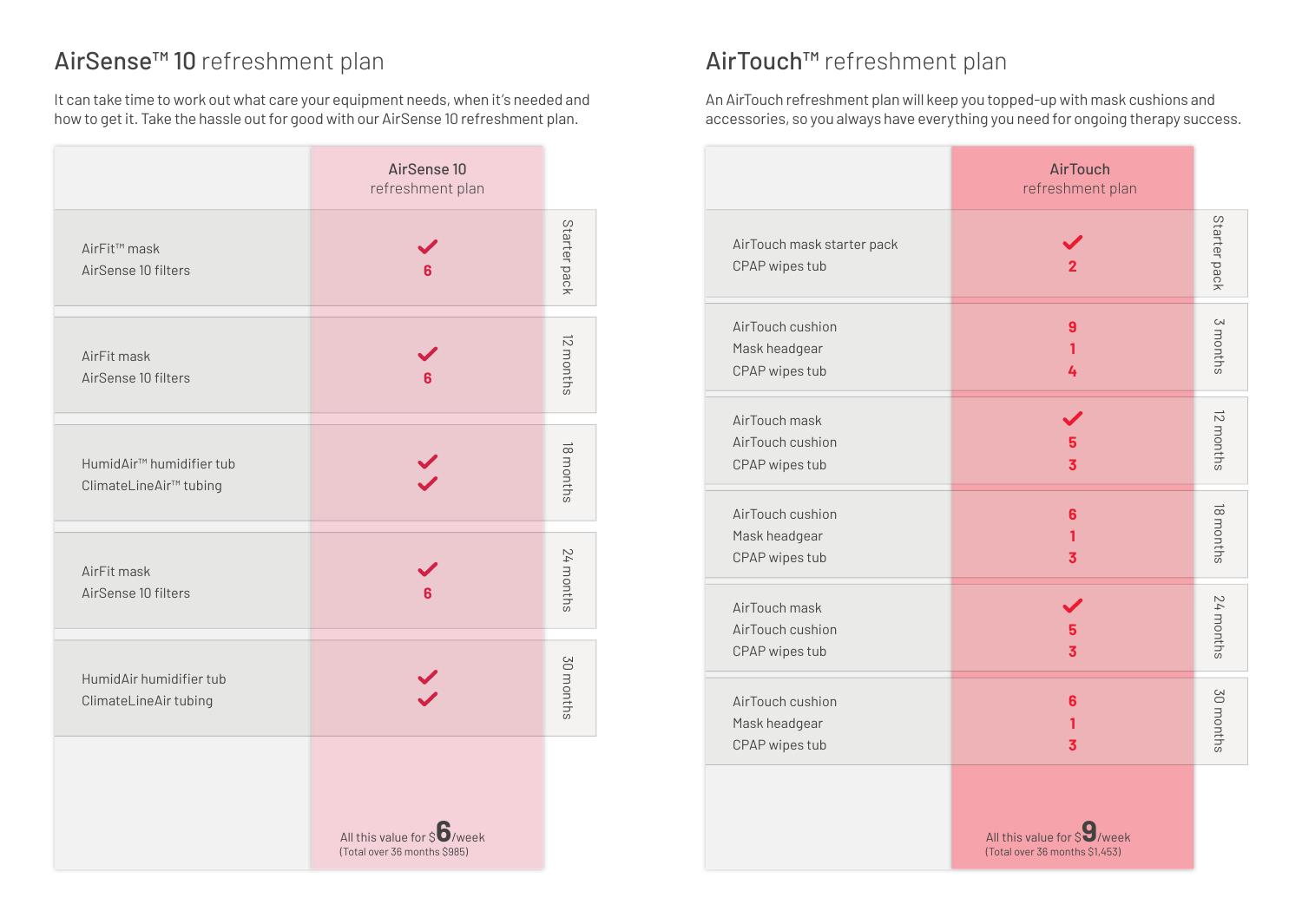## Life's busy. Make therapy easy.

We're pleased with the products we make, but even more so when we see our customers sleep well on therapy. We know that the easier we make it for you to maintain and care for your CPAP gear, the better your therapy will be.

- $\vee$  The latest gear for optimal therapy delivered to your door
- $\sim$  50% warranty extension on masks and accessories\*
- sleepvantage™ membership and exclusive support\*
- $\checkmark$  Easy fixed weekly payments over 36 months



**\* sleepvantage membership required. Members receive an extra 3 years warranty in addition to the 2-year manufacturer's warranty**